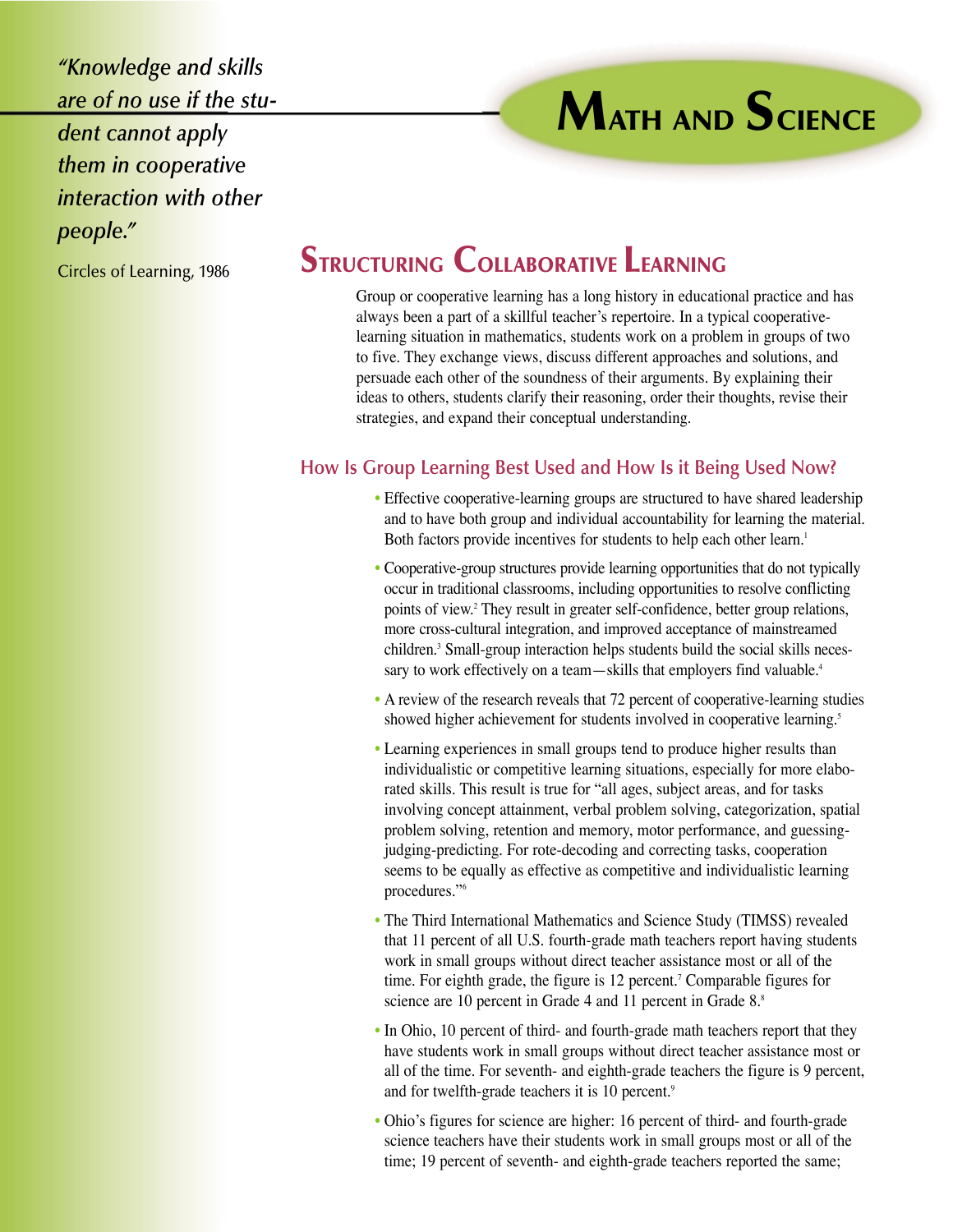and 25 percent of twelfth-grade teachers use independent small-group learning most of the time.<sup>10</sup>

- A major review of studies of within-class ability grouping (creating groups within the classroom based on achievement) found that low-achieving students benefited from participating in groups that included higher-achieving students. Students of middle ability found more success in homogenous groups. For students of high ability, group composition had no effects. Overall, the results suggest that grouping students with similar abilities is only slightly more effective than using mixed groups.<sup>11</sup> One drawback in the use of groups is the "hitchhiker" problem, where certain students do the majority of the work. The hitchhiker shares in the success of the group without putting forth an equal amount of effort.
- Teachers in lower grades who spend more time per week with the same group of students than teachers in higher grades are more likely to use small-group instruction and to conduct classroom discussions about the classwork.<sup>12</sup>
- Teachers are seeking training in cooperative learning as an instructional strategy. In 1993-94, 50 percent of teachers reported they had attended a training session on cooperative learning since the end of the previous school year.13 Teachers who participated in professional development on cooperative learning were more likely to use small-group instruction in class.14

### **Routes and Destinations**

Teachers play a critical role in collaborative learning by forming groups, observing and interacting with groups, answering and clarifying questions, and moderating and helping students tie ideas together.15 Teachers establish the guidelines and expectations for working cooperatively and must directly teach group-processing and interpersonal skills. Teachers who spend time explaining the reasons for cooperative group work and who do not grade on a curve encounter the hitchhiker problem less often.

The following are suggestions that may help make structured, cooperative lessons more effective:<sup>16</sup>

- Help students recognize that they must depend on one another to complete the task. "We sink or swim together."
- Emphasize face-to-face interaction among group members.
- Emphasize interpersonal and small-group skills.
- As a class, reflect on group processes.
- Emphasize and discuss individual accountability.
- To lessen the likelihood of the "hitchhiker" problem, explain the reasons for cooperative group work and grade tasks on a curve.

While cooperative learning is well-suited to a variety of instructional purposes, tasks that require multiple abilities and contributions for goal completion are likely to promote better cooperative activity and collaboration by all students in a group.17

For all students, cooperative, heterogeneous, and flexible groupings for instruction are more effective for stimulating and improving achievement than the traditional independent-learner approach. The teacher is instrumental in structuring "a pervasive norm in the classroom that helping one's peers to learn is not a marginal activity, but is a central element of students' roles."18